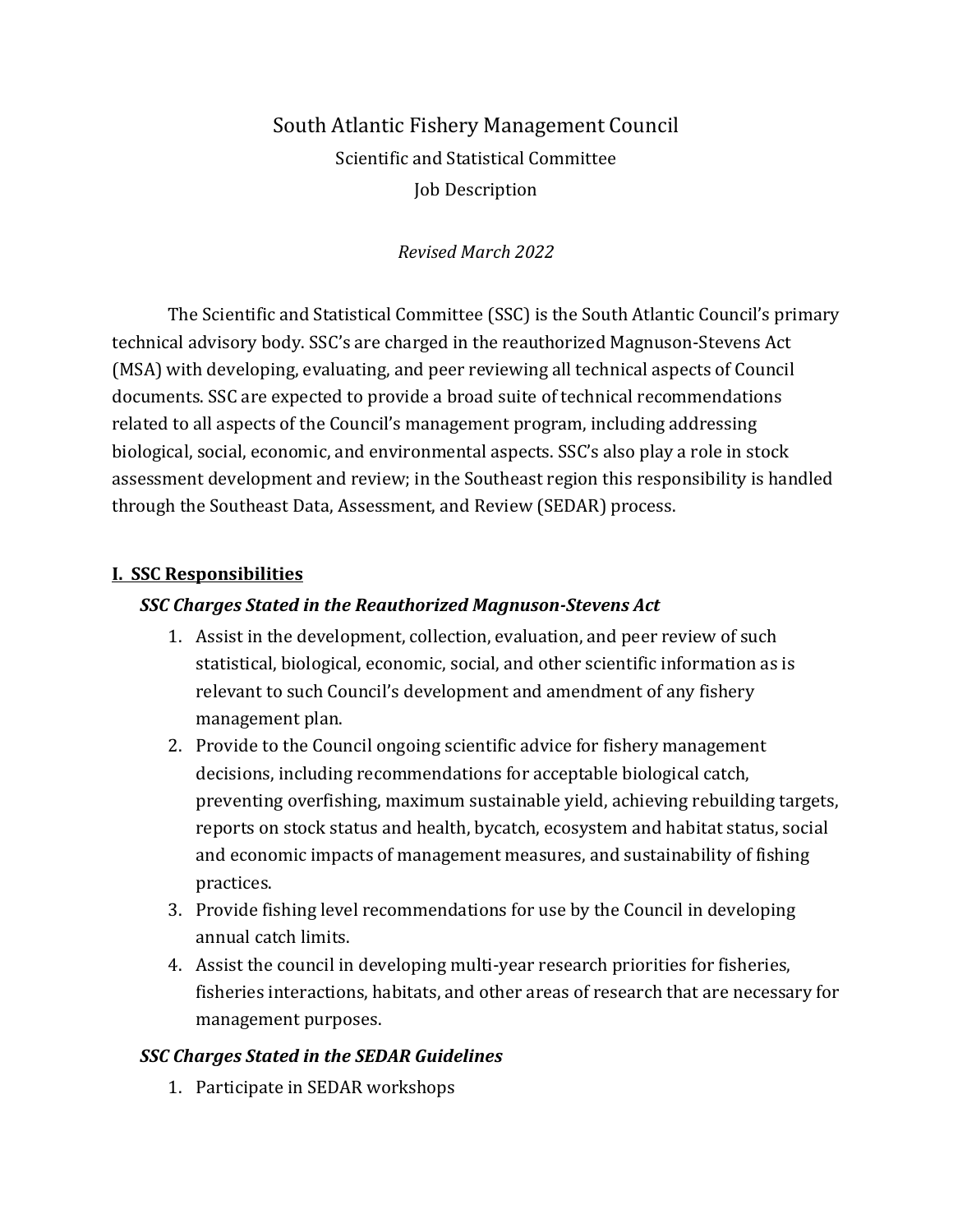- 2. Fill dedicated SEDAR workshop positions
- 3. Assist in presenting SEDAR assessments to the full SSC
- 4. Provide Peer Review for SEDAR research track, operational, and benchmark assessment processes.

### *SSC Charges Stated in the SAMFC SSC Operating Procedures*

- 1. The Scientific and Statistical Committee (SSC) shall provide expert scientific and technical advice to the Council on the development of fishery management policy, on establishing the goals and objectives of fishery management plans (FMP) or amendments, and on the preparation of such plans or amendments.
- 2. When requested by the Council, the SSC shall supply the Council with a critical review of the scientific information necessary to make management decisions, such as stock assessments or other reports on stock status, socioeconomic impacts of management measures, sustainability of fishing practices, and habitat and ecosystem status. Such information may include fishing level recommendations including OFL and ABC, where appropriate, based on the best scientific information available.
- 3. The SSC shall assist the Council in the development, collection, and evaluation of such statistical, biological, economic, social, and other scientific information as is relevant to the Council's development and amendment of any FMP and specification of annual catch limits.
- 4. The SSC shall assist the Council in determining what statistical, biological, economic, social, or other scientific information is needed for the development of an FMP or amendment that meets the requirements of the MSA; and shall advise the Council as to the best way of obtaining this information, including identifying entities with ongoing research programs that may be able to develop the needed information.
- 5. The SSC shall advise the Council on preparing comments on any FMP or amendments prepared by the Secretary or Secretary's delegate or other Councils which are transmitted to the Council pursuant to the MSA.
- 6. The SSC shall comment on, if requested by the Council, any proposed regulations which the Council deems necessary to implement any FMP or any amendment to an FMP that is prepared by the Council.
- 7. The SSC shall assist the Council in establishing criteria for judging FMP effectiveness.
- 8. The SSC shall submit to the Council such reports as the Committee deems appropriate and such reports as are requested by the Council.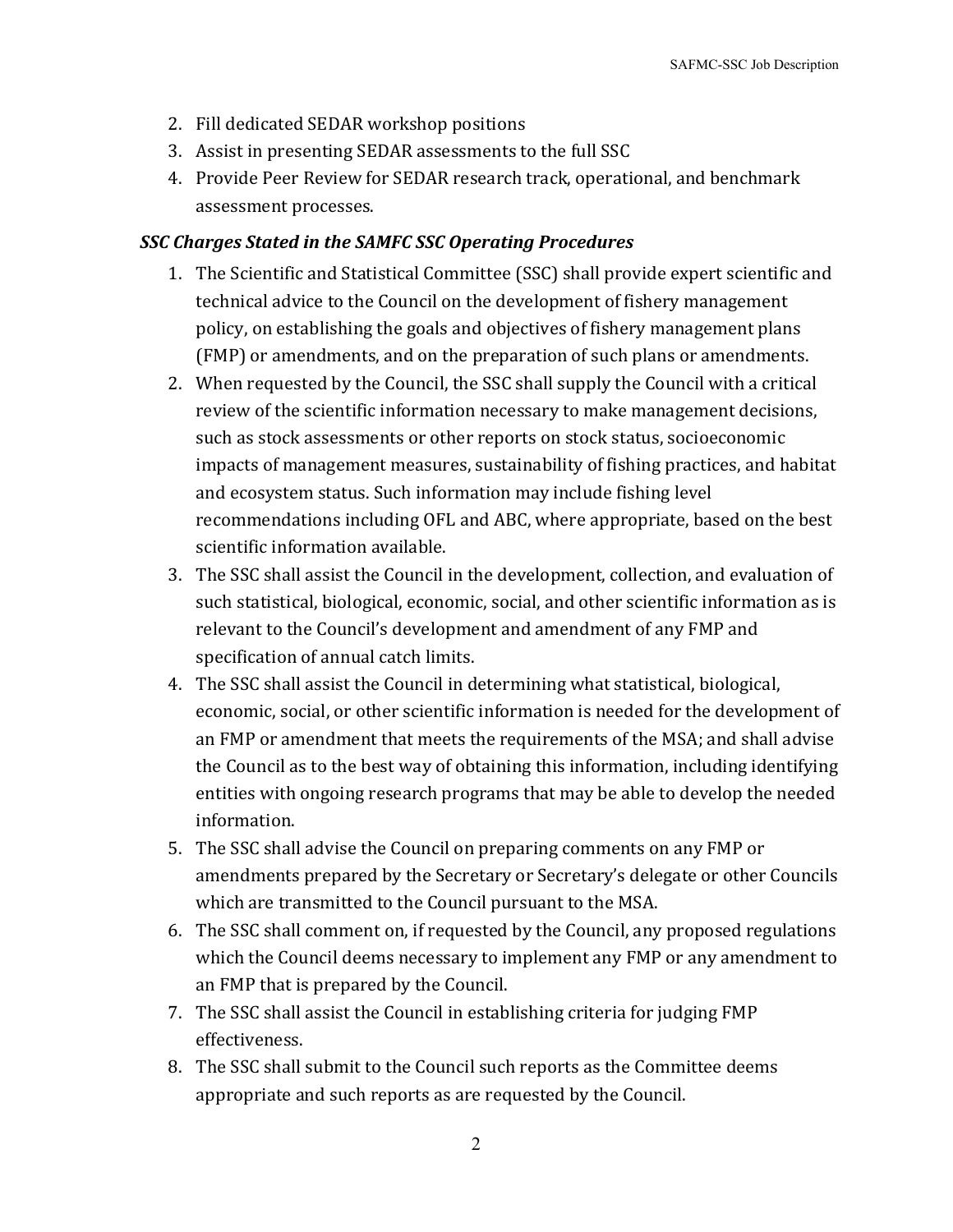9. The SSC shall perform such other necessary and appropriate duties as may be requested by the Council to carry out its functions under the MSA.

#### **II. Meetings and Activities to Fulfill Responsibilities and Objectives**

#### *SSC Meetings*

The SSC meets in-person twice per year, usually in April and October. Most inperson SSC meetings will be held in Charleston SC, typically beginning on Tuesday morning and adjourning Thursday afternoon. Additional webinar meetings may be held to address Council requests as needed. Meeting time is devoted to presentation of materials, discussion of issues, making recommendations, and preparation of a written report for submission to the Council. The Council expects a final written report within two weeks of the conclusion of each SSC meeting.

### *Ad-Hoc and Subcommittee Meetings*

The SSC occasionally convenes topical subcommittees or *ad-hoc* committees to address specific issues. Such committees conduct their business in the most efficient and convenient means available, which may include email strings, conference calls, webinars, and meetings. SSC members will be asked to volunteer for these committees.

#### *SEDAR Workshops*

The SSC is expected to play a major role in stock assessment development and review. This role is facilitated and supported by the SEDAR process, specifically developed to increase scientist and constituent involvement in stock assessments. SSC members are expected to volunteer to participate in SEDAR workshops. An SSC member will serve as chair of SEDAR review panels and up to three SSC members may be appointed as reviewers.

#### *Technical committees*

Council technical committees organized around individual FMPs increase the workforce available for SEDAR assessment tasks, develop supporting documentation and preliminary evaluations for SSC tasks such as providing fishing level recommendations required under the MSA, and producing SAFE reports. SSC members are encouraged to also participate in technical committees that are within their realm of experience and expertise.

3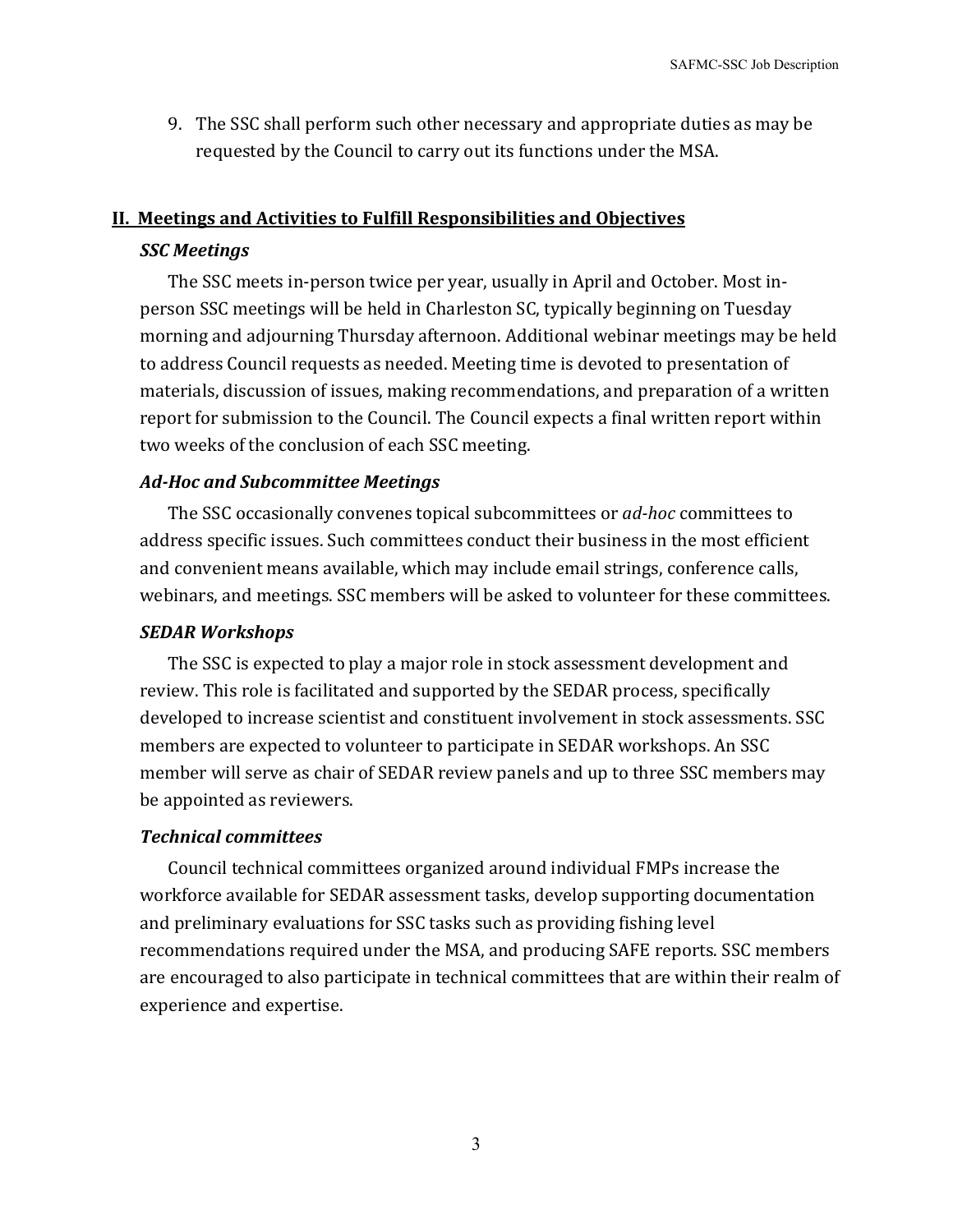### **III. Council Expectations Regarding Meeting Deliberations**

- 1. The SSC shall operate under consensus rather than formal voting. Consensus statements should be developed that provide the Council guidance on the full range of alternatives and that address uncertainties related to recommendations.
- 2. SSC recommendations shall be based on science and scientific principles.
- 3. SSC members shall maintain appropriate professional standards at all times when representing the Council, whether at an SSC meeting or other Councilsupported activity. SSC members should be aware of the broader audience interested in their deliberations, and that SSC meetings are public meetings and broadcast via the internet. Off the cuff remarks and inappropriate language should be avoided.
- 4. Personal attacks will not be tolerated. The Council recognizes that advancement in science is often preceded by disagreement and therefore encourages spirited discourse. However, professionalism must be upheld and those who descend into personal attacks or intimidation may be removed from the Committee.
- 5. All members are expected to participate in the Committee's discussions and to development of the workshop report.
- 6. Members are expected to provide constructive suggestions and alternative solutions; criticisms should be followed with recommendations and solutions.

# **IV. Membership and Appointment Policies**

### *Membership Composition*

- 1. The SSC of the South Atlantic Fishery Management Council shall be appointed by, and serve at the pleasure of, the Council.
- 2. The SSC shall be composed of experts in the biological, statistical, economic, social, and other relevant disciplines from the Federal, State, and private scientific communities and whatever other source the Council deems appropriate. Members appointed by the Council to the scientific and statistical committee shall be federal employees, state employees, academicians, or independent experts who are not employed by nor receive any compensation from advocacy or interest groups and shall have strong scientific or technical credentials and experience.
- 3. The SSC shall be composed of 19 members; Council may add additional seats as need and resources allow.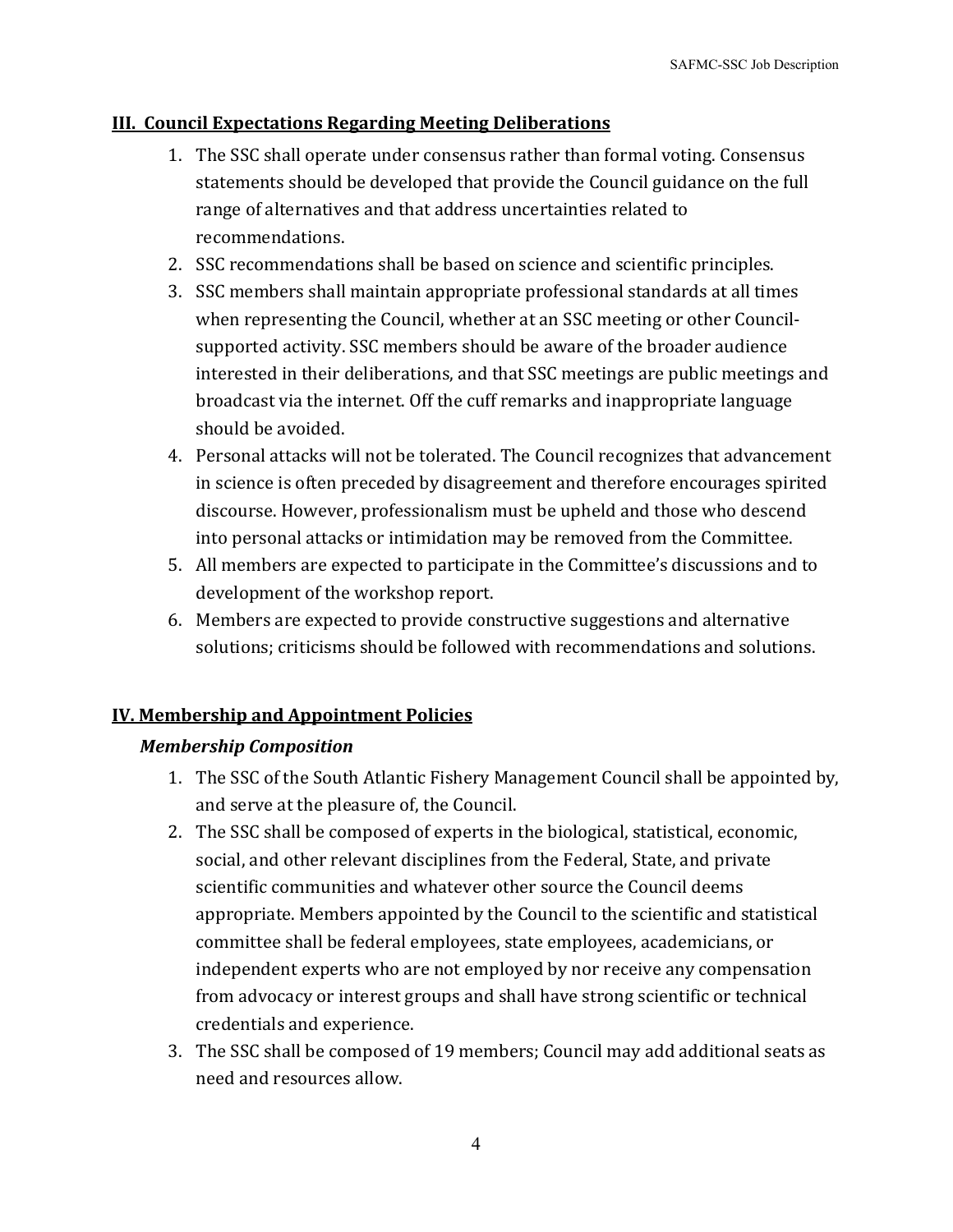- 4. The SSC shall include among its membership a representative of each state agency represented on the Council.
- 5. The SSC shall include among its membership at least one social scientist, one economist and one additional representative from either of these specialties.
- 6. The SSC shall elect a chair and vice-chair from among its members to serve terms of 2 years or until a successor is elected. SSC members that are employed by NMFS cannot serve as chair or vice-chair of the SSC.
- 7. A Social-Economic Panel composed of SSC and/or non-SSC members will serve as a sub-panel of the SSC to address social and economic issues related to council actions and develop advice and recommendations related to social and economic analyses presented to the Council. This panel will be chaired by a Panel member who is also an SSC member, elected from among its members. The Socio-Economic Panel will report its findings to the SSC and will develop guidance for consideration by the Council and SSC.

### *Terms of Members*

- 1. Members of the SSC shall be appointed for 3-year terms by the Council.
- 2. Membership terms shall be staggered, with 1/3 of the terms ending annually.
- 3. Membership terms begin on July 1 of each year.
- 4. Non-SSC members of the SEP will serve 5-year terms.

# *Termination of Membership*

# *An SSC member may be replaced at the Council's discretion if:*

- 1. They transfer employment or move to a different location.
- 2. They are absent from two consecutive meetings without giving adequate notification or reason to the Council Executive Director.
- 3. They appear unable or unwilling to fulfill their obligations as an SSC member.
- 4. Their area of expertise is no longer required.
- 5. The Council determines they should be removed for just cause (e.g., violation of marine resource law and felony conviction, etc.; these examples are not all inclusive).

# *Appointment/Replacement of Members*

*Annual Appointment Process:*

1. SSC members whose term will expire shall be notified by the Executive Director and invited to reapply if interested. Members will be asked to submit a current resume and cover letter indicating their desire to continue service.